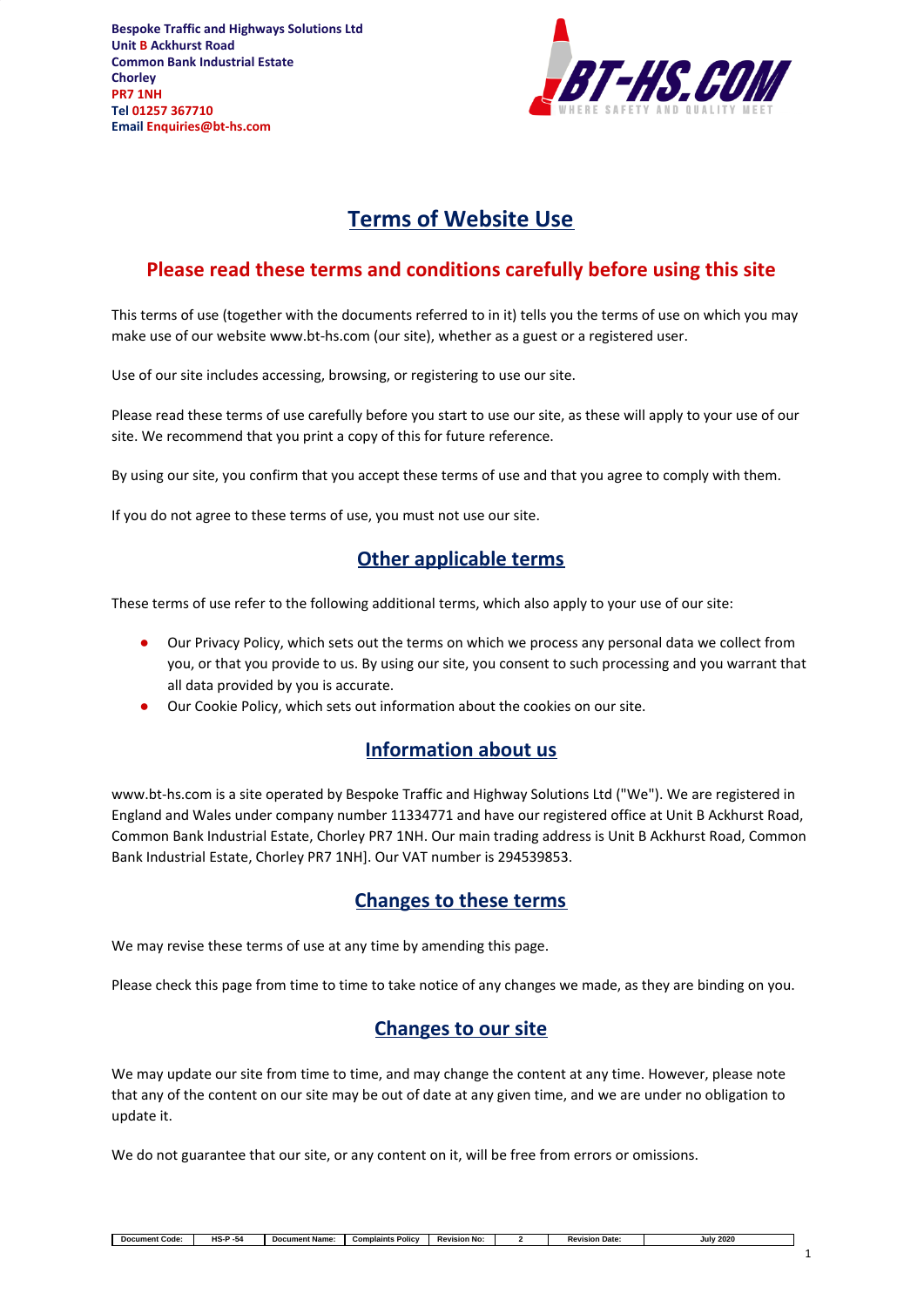#### **Accessing our site**

Our site is made available free of charge.

We do not guarantee that our site, or any content on it, will always be available or be uninterrupted. Access to our site is permitted on a temporary basis. We may suspend, withdraw, discontinue or change all or any part of our site without notice. We will not be liable to you if for any reason our site is unavailable at any time or for any period.

You are responsible for making all arrangements necessary for you to have access to our site.

You are also responsible for ensuring that all persons who access our site through your internet connection are aware of these terms of use and other applicable terms and conditions, and that they comply with them.

#### **Your account and password**

If you choose, or you are provided with, a user identification code, password or any other piece of information as part of our security procedures, you must treat such information as confidential. You must not disclose it to any third party.

We have the right to disable any user identification code or password, whether chosen by you or allocated by us, at any time, if in our reasonable opinion you have failed to comply with any of the provisions of these terms of use.

If you know or suspect that anyone other than you knows your user identification code or password, you must promptly notify us at enquiries@bt-hs.com.

## **Intellectual property rights**

We are the owner or the licensee of all intellectual property rights in our site, and in the material published on it. Those works are protected by copyright laws and treaties around the world. All such rights are reserved.

You may print off one copy, and may download extracts, of any page(s) from our site for your personal use and you may draw the attention of others within your organisation to content posted on our site.

You must not modify the paper or digital copies of any materials you have printed off or downloaded in any way, and you must not use any illustrations, photographs, video or audio sequences or any graphics separately from any accompanying text.

Our status (and that of any identified contributors) as the authors of content on our site must always be acknowledged.

You must not use any part of the content on our site for commercial purposes without obtaining a licence to do so from us or our licensors.

If you print off, copy or download any part of our site in breach of these terms of use, your right to use our site will cease immediately and you must, at our option, return or destroy any copies of the materials you have made.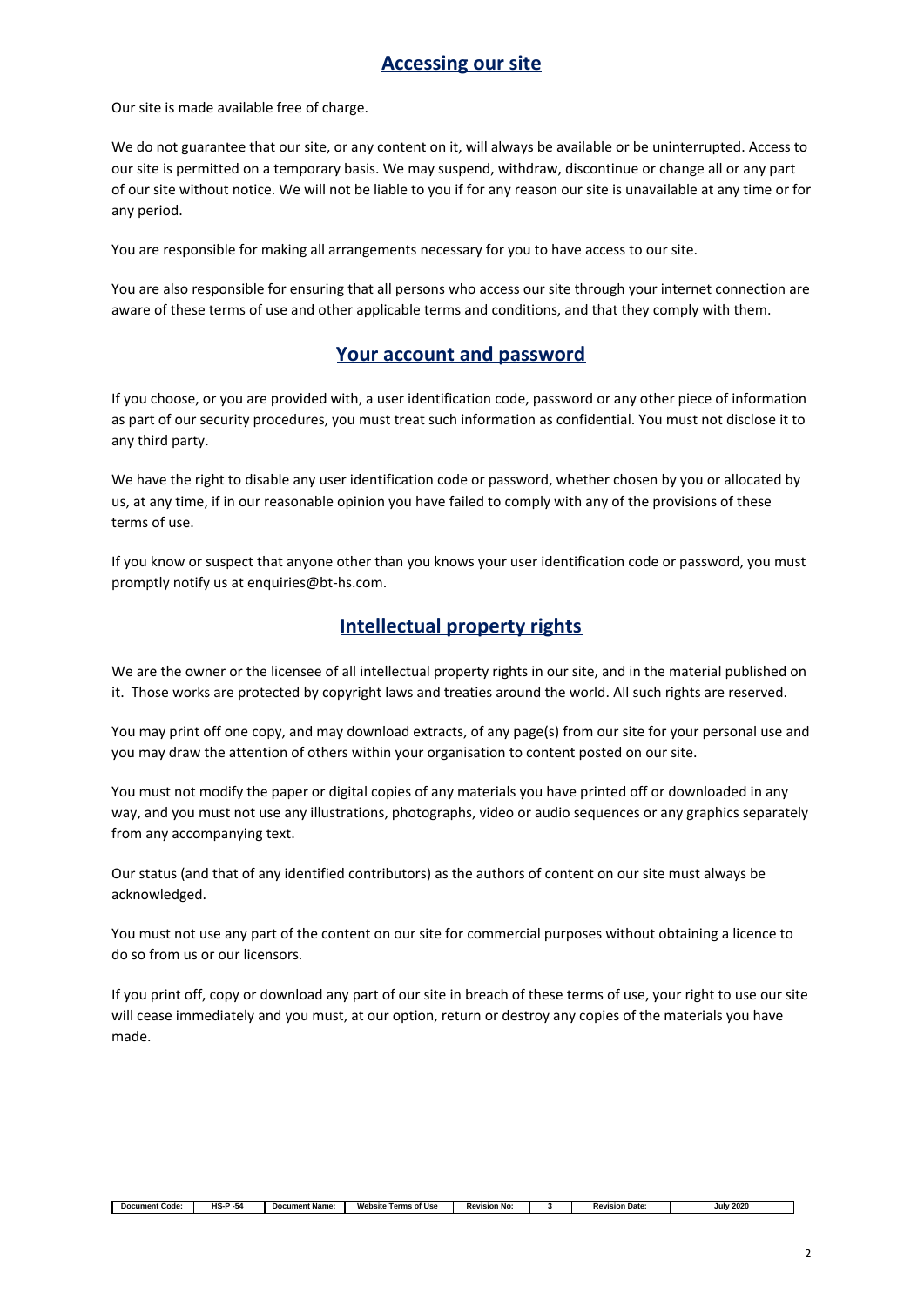## **No reliance on information**

The content on our site is provided for general information only. It is not intended to amount to advice on which you should rely. You must obtain professional or specialist advice before taking, or refraining from, any action on the basis of the content on our site.

Although we make reasonable efforts to update the information on our site, we make no representations, warranties or guarantees, whether express or implied, that the content on our site is accurate, complete or up-to-date.

## **Limitation of our liability**

Nothing in these terms of use excludes or limits our liability for death or personal injury arising from our negligence, or our fraud or fraudulent misrepresentation, or any other liability that cannot be excluded or limited by English law.

To the extent permitted by law, we exclude all conditions, warranties, representations or other terms which may apply to our site or any content on it, whether express or implied.

We will not be liable to any user for any loss or damage, whether in contract, tort (including negligence), breach of statutory duty, or otherwise, even if foreseeable, arising under or in connection with:

- use of, or inability to use, our site; or
- use of or reliance on any content displayed on our site.

If you are a business user, please note that in particular, we will not be liable for:

- loss of profits, sales, business, or revenue;
- business interruption;
- loss of anticipated savings;
- loss of business opportunity, goodwill or reputation; or
- any indirect or consequential loss or damage.

If you are a consumer user, please note that we only provide our site for domestic and private use. You agree not to use our site for any commercial or business purposes, and we have no liability to you for any loss of profit, loss of business, business interruption, or loss of business opportunity.

We will not be liable for any loss or damage caused by a virus, distributed denial-of-service attack, or other technologically harmful material that may infect your computer equipment, computer programs, data or other proprietary material due to your use of our site or to your downloading of any content on it, or on any website linked to it.

We assume no responsibility for the content of websites linked on our site. Such links should not be interpreted as endorsement by us of those linked websites. We will not be liable for any loss or damage that may arise from your use of them.

Different limitations and exclusions of liability will apply to liability arising as a result of the supply of any goods by use to you, which will be set out in our Terms and conditions.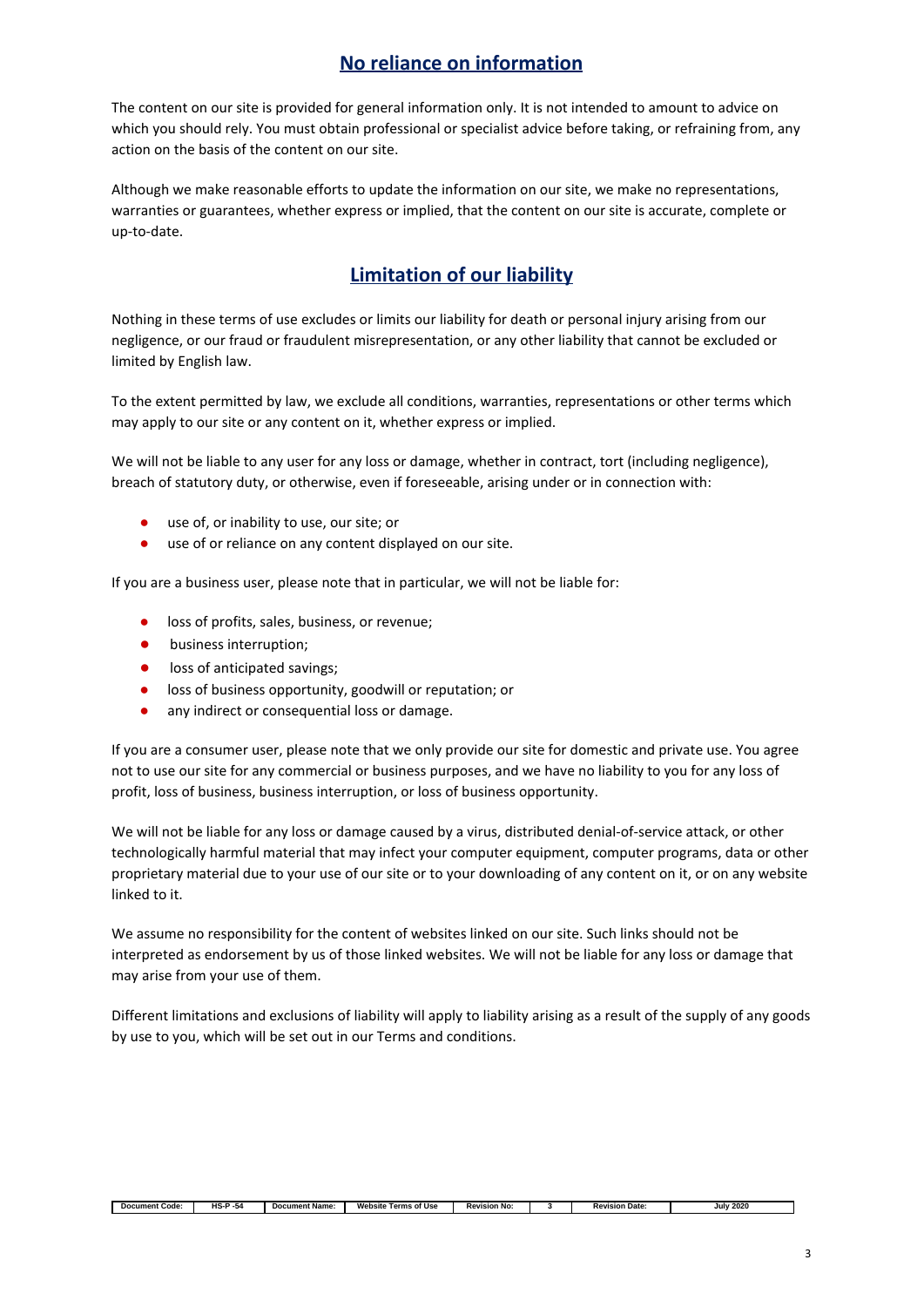## **Uploading content to our site**

Whenever you make use of a feature that allows you to upload content to our site, or to make contact with other users of our site, you must comply with the content standards set out in our Acceptable Use Policy.

You warrant that any such contribution does comply with those standards, and you will be liable to us and indemnify us for any breach of that warranty. [If you are a consumer user, this means you will be responsible for any loss or damage we suffer as a result of your breach of warranty.]

Any content you upload to our site will be considered non-confidential and non-proprietary. You retain all of your ownership rights in your content, but you are required to grant us [and other users of the Site] a limited licence to use, store and copy that content and to distribute and make it available to third parties. The rights you license to us are described in the next paragraph (Rights you licence).

We also have the right to disclose your identity to any third party who is claiming that any content posted or uploaded by you to our site constitutes a violation of their intellectual property rights, or of their right to privacy.

We will not be responsible, or liable to any third party, for the content or accuracy of any content posted by you or any other user of our site.

We have the right to remove any posting you make on our site if, in our opinion, your post does not comply with the content standards set out in our Acceptable Use Policy.

The views expressed by other users on our site do not represent our views or values.

You are solely responsible for securing and backing up your content.

#### Rights you licence

When you upload or post content to our site, you grant the following licenses:

- A worldwide, non-exclusive, royalty-free, transferable licence to use, reproduce, distribute, prepare derivative works of, display, and perform that content in connection with the services provided by our site and across different media and to promote the site or services; and
- A worldwide, non-exclusive, royalty-free, transferable licence to allow third parties to use the content for their purposes.

We will only ever use your materials to carry out your instructions to us – unless, very exceptionally, a court or other regulator orders us to disclose them.

#### **Viruses**

We do not guarantee that our site will be secure or free from bugs or viruses.

You are responsible for configuring your information technology, computer programmes and platform in order to access our site. You should use your own virus protection software.

You must not misuse our site by knowingly introducing viruses, trojans, worms, logic bombs or other material which is malicious or technologically harmful. You must not attempt to gain unauthorised access to our site, the server on which our site is stored or any server, computer or database connected to our site. You must not attack our site via a denial-of-service attack or a distributed denial-of service attack. By breaching this provision, you would commit a criminal offence under the Computer Misuse Act 1990. We will report any such

| ument Code:<br>Doc. | - -<br>பெ<br>-54<br>- ت | ument Name <sup>.</sup><br>Dor | Website<br>Terms of Use | <b>Revision No:</b> | vision Date:<br>n.<br>rc | 2020<br>Jul |
|---------------------|-------------------------|--------------------------------|-------------------------|---------------------|--------------------------|-------------|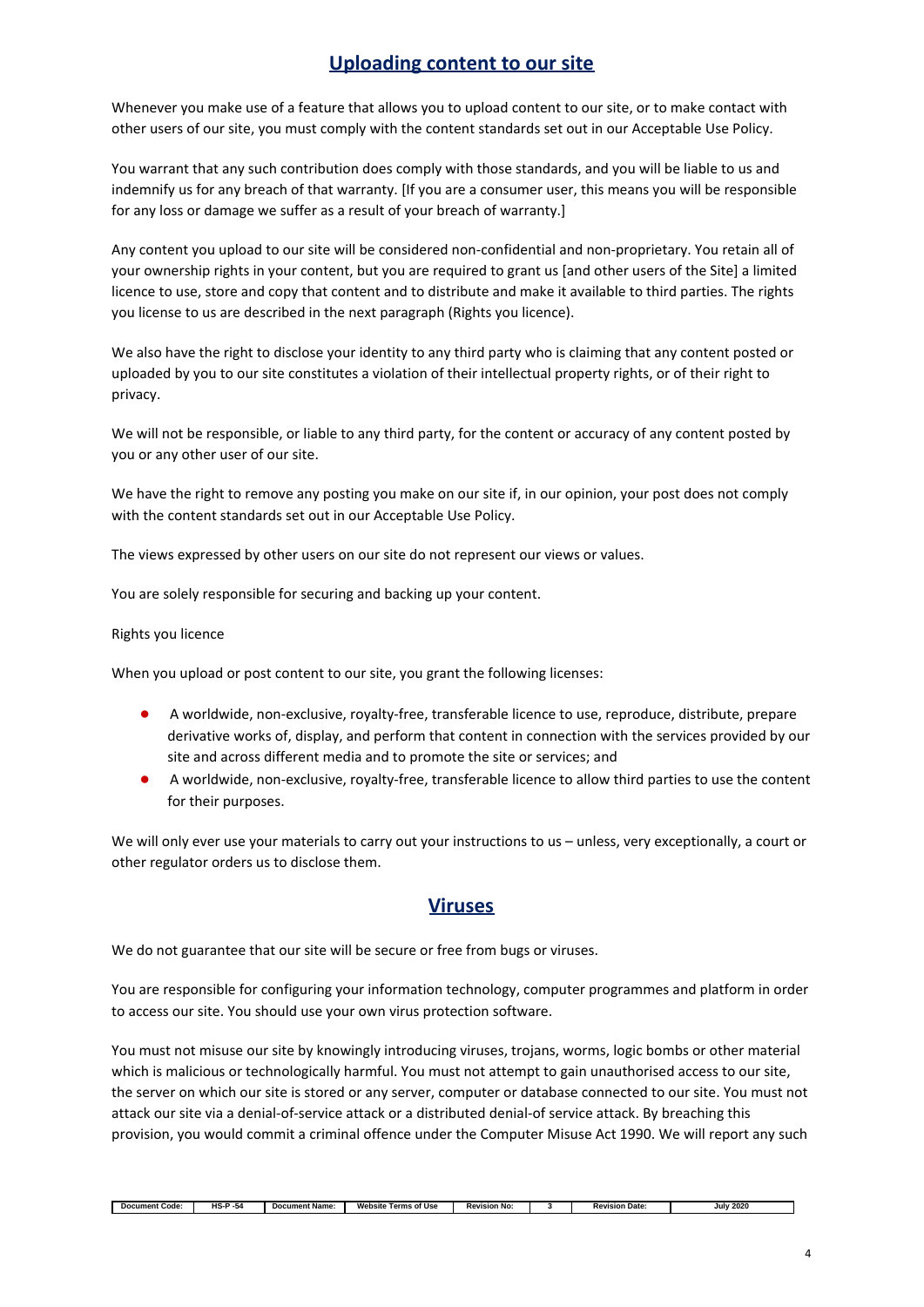breach to the relevant law enforcement authorities and we will cooperate with those authorities by disclosing your identity to them. In the event of such a breach, your right to use our site will cease immediately.

#### **Linking to our site**

You may link to our home page, provided you do so in a way that is fair and legal and does not damage our reputation or take advantage of it.

You must not establish a link in such a way as to suggest any form of association, approval or endorsement on our part where none exists.

You must not establish a link to our site in any website that is not owned by you.

Our site must not be framed on any other site, nor may you create a link to any part of our site other than the home page.

We reserve the right to withdraw linking permission without notice.

The website in which you are linking must comply in all respects with the content standards set out in our Acceptable Use Policy.

If you wish to make any use of content on our site other than that set out above, please contact enquiries@bt-hs.com.

Third party links and resources in our site

Where our site contains links to other sites and resources provided by third parties, these links are provided for your information only.

We have no control over the contents of those sites or resources.

## **COOKIE POLICY**

#### **Information about our use of cookies**

Our website uses cookies to distinguish you from other users of our website. This helps us to provide you with a good experience when you browse our website and also allows us to improve our site. A cookie is a small file of letters and numbers that we store on your browser or the hard drive of your computer if you agree. Cookies contain information that is transferred to your computer's hard drive.

We use the following cookies:

**Strictly necessary cookies.**

These are cookies that are required for the operation of our website. They include, for example, cookies that enable you to log into secure areas of our website, use a shopping cart or make use of e-billing services.

**Analytical/performance cookies.**

They allow us to recognise and count the number of visitors and to see how visitors move around our website when they are using it. This helps us to improve the way our website works, for example, by ensuring that users are finding what they are looking for easily.

| Code:<br>Document | $\epsilon$<br>-54<br>- 15 | . .<br>ument Name <sup>.</sup><br>Do' | Website<br>of Use<br>Terms | ∕ision No:<br>--<br>ĸ | <b>Revision Date:</b> | 2020<br>July |
|-------------------|---------------------------|---------------------------------------|----------------------------|-----------------------|-----------------------|--------------|